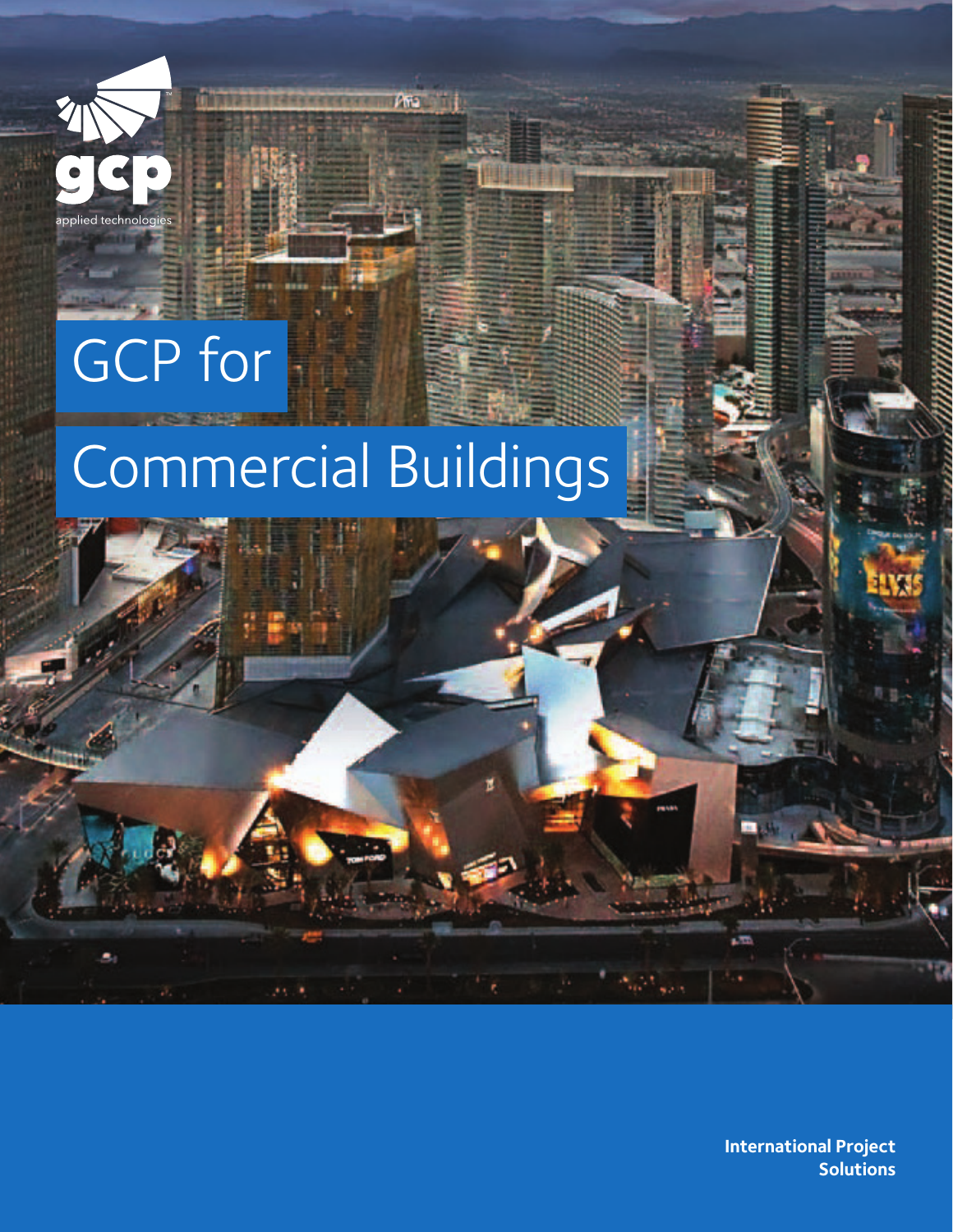## GCP products have been used on commercial buildings around the world for almost half a century.

| EMEAI                                                     |                                             |
|-----------------------------------------------------------|---------------------------------------------|
| Abu Dhabi Mall (Beach Rotana / Abu<br>Dhabi Trade Centre) | Dhabi, UAE                                  |
| <b>ADIA Headquarters</b>                                  | Dhabi, UAE                                  |
| Al Bahr Towers                                            | Dhabi, UAE                                  |
| Al Raha Beach Development                                 | Dhabi, UAE                                  |
| Al Sharg Hotel & Leisure Development                      | Doha, Qatar                                 |
| Almoayyed Tower                                           | Manama, Bahrain                             |
| Amex UK Headquarters                                      | Brighton, UK                                |
| Agaba Beach Resort Hotel                                  | Aqaba, Jordan                               |
| Arab Bank                                                 | Manama, Bahrain                             |
| <b>BAB Guest Complex</b>                                  | Muscat, Oman                                |
| <b>Bahrain City Centre</b>                                | Seef, Bahrain                               |
| Bahrain Financial Harbour, Villamar Towers                | Manama, Bahrain                             |
| Banco Popolare                                            | Milan, Italy                                |
| <b>BBC Headquarters</b>                                   | London, UK                                  |
| <b>Bluewater Mall</b>                                     | Kent, UK                                    |
| Broadgate                                                 | London, UK                                  |
| <b>Bur Juman Centre</b>                                   | Dubai, UAE                                  |
| Canary Wharf Towers                                       | London, UK                                  |
| Century Textile Building                                  | Worli, India                                |
| City Centre Development                                   | Dubai, UAE; Doha,<br>Qatar; Muscat,<br>Oman |
| Cleveland Clinic                                          | Abu Dhabi, UAE                              |
| Dun & Bradstreet Headquarters                             | High Wycombe, UK                            |
| <b>Emirates Towers Office</b>                             | Dubai, UAE                                  |
| Glaxo Smith Kline                                         | Stevenage, UK                               |
| Goa Assembly Complex                                      | Goa, India                                  |
| Grosvenor House, Dubai Marina                             | Dubai, UAE                                  |
| <b>Gulf Tower</b>                                         | Doha, Qatar                                 |
| Heart of Doha - Musheireb                                 | Doha, Qatar                                 |
| Hyatt                                                     | Hyderabad, India                            |
| Indiabulls Greens                                         | Chennai, India                              |
| Infosys Technologies Building                             | Chandigarh, India                           |
| Jumeirah Beach Hotel                                      | Dubai, UAE                                  |
| Khalidya Palace Rotana Hotel                              | Abu Dhabi, UAE                              |
| Landmark Tower                                            | Abu Dhabi, UAE                              |
| Lloyds Building                                           | London, UK                                  |
| Majlis Parliament Building                                | Muscat, Oman                                |
| Mall of the Emirates                                      | Dubai, UAE                                  |
| Marina Hotel, Yas Island                                  | Abu Dhabi, UAE                              |
| Masdar Headquarters                                       | Abu Dhabi, UAE                              |
| McLaren Technology Building                               | Woking, UK                                  |

| <b>EMEAI</b> , continued                |                                 |
|-----------------------------------------|---------------------------------|
| Morrocco Mall                           | Casablanca, Morocco             |
| National Bank of Abu Dhabi Headquarters | Abu Dhabi, UAE                  |
| National Exhibition Centre              | Birmingham, UK                  |
| One New Change                          | London, UK                      |
| Qasr Al Alam Guest Complex              | Muscat, Oman                    |
| Ritz Carlton Hotel                      | Doha, Qatar;<br>Manama, Bahrain |
| St. Regis Hotel, Nile Corniche Hotel    | Cairo, Eqypt                    |
| The Ark                                 | London, UK                      |
| The Pinnacle                            | London, UK                      |
| The Wave                                | Muscat, Oman                    |
| US Embassy                              | Abu Dhabi, UAE                  |
|                                         |                                 |

| <b>AMERICAS</b>                       |                      |
|---------------------------------------|----------------------|
| 11 Times Square Office Tower          | New York, NY         |
| 7 World Trade Center                  | New York, NY         |
| Amazon Headquarters                   | Seattle, WA          |
| Atlantis Resort                       | Paradise Island.     |
| Bank of America Office Tower          | Charlotte, NC        |
| Bay Adelaide Centre                   | Toronto, Canada      |
| <b>Brickell Financial Center</b>      | Miami, FL            |
| CBS Entertainment Bldg & Office Tower | Chicago, IL          |
| Chenalut Residence                    | Bevery Hills, CA     |
| City Center Plaza                     | Bellevue, WA         |
| CityCenter                            | Las Vegas, NV        |
| Comcast Tower Office Buildings        | Philadelphia, PA     |
| Consulado Monterrey                   | Monterrey, Mexico    |
| Department of Human Services          | Saint Paul, MN       |
| Disney Ko Olina                       | Honolulu, HI         |
| <b>Fidelity Campus</b>                | West Lake, TX        |
| <b>Ft Lewis Warrior Barracks</b>      | Ft Lewis, WA         |
| Gateway Center                        | Bronx, NY            |
| Goldman & Sachs World Headquarters    | New York, NY         |
| Gotham Center                         | Long Island City, NY |
| Greektown Complex                     | Detroit, MI          |
| Hearst Corp Headquarters              | New York, NY         |
| Highland Corp Center                  | San Diego, CA        |
| <b>Hyatt Regency</b>                  | Denver, CO           |
| Ikea Furniture Store                  | Brooklyn, NY         |
| LA Live Marriott / Ritz Carlton Hotel | Los Angeles, CA      |
| Lincoln Square North Office Tower     | Bellevue, WA         |
| Mall de Talca                         | Talca, Chile         |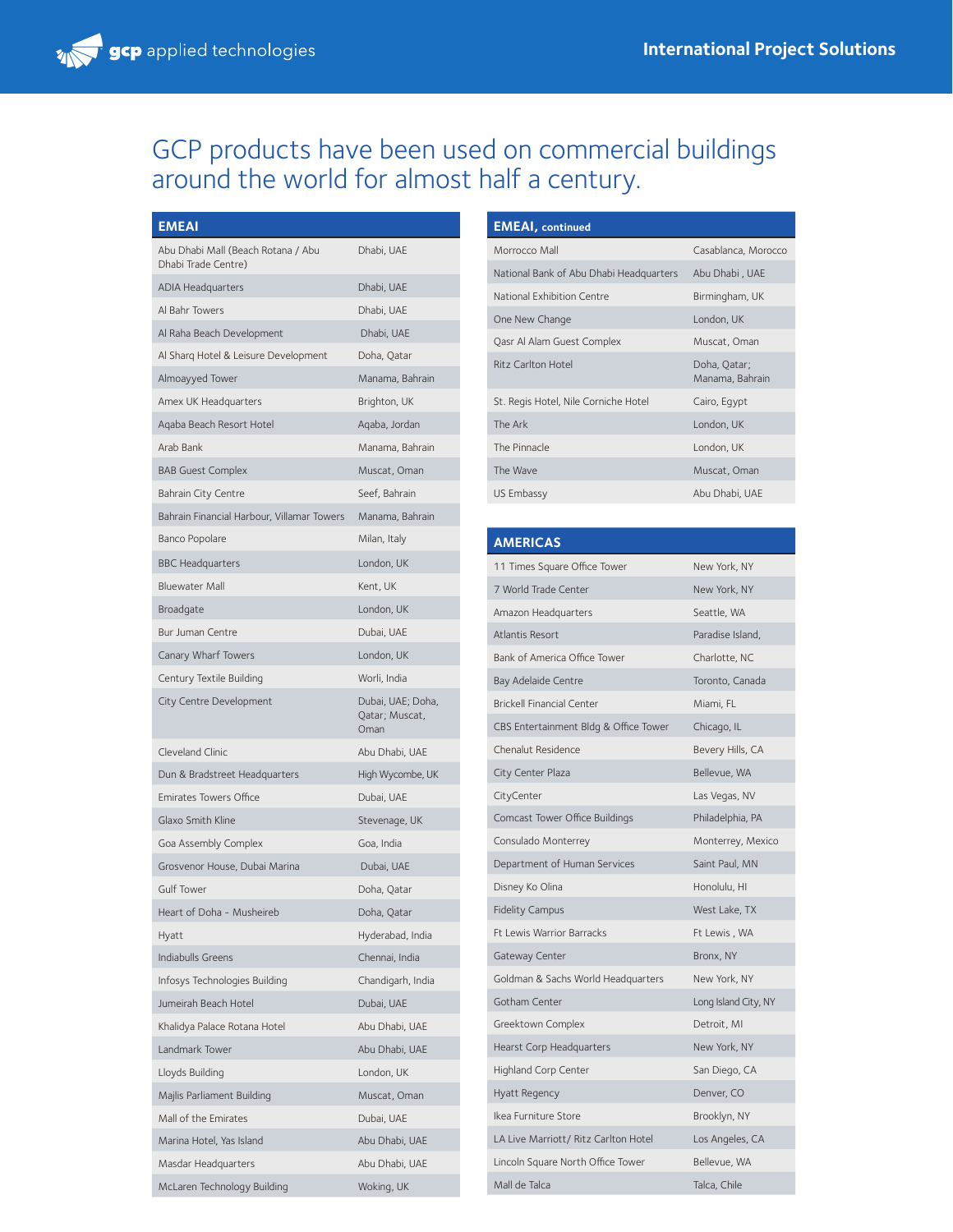| <b>AMERICAS, continued</b>                 |                        |
|--------------------------------------------|------------------------|
| McCormick Place West                       | Chicago, IL            |
| Media Studios Office Park                  | Burbank, CA            |
| Medtronic Office Towers                    | Mounds View, MN        |
| Metropolitan Miami 2                       | Miami, FL              |
| Microsoft West Campus                      | Redmond, WA            |
| Moffett Towers Office Buildings            | Sunnyvale, CA          |
| Morongo Casino Resort & Spa                | Cabazon, CA            |
| National Geospatial Intelligence Agency    | Springfield, VA        |
| New York Times Headquarters                | New York, NY           |
| Nintendo Office Building                   | Redmond, WA            |
| Nokia                                      | Los Angeles, CA        |
| North Bethesda Market                      | Bethesda, MD           |
| Oxnard Collection                          | Oxnard, CA             |
| Palazzo Tower                              | Las Vegas, NV          |
| Pinnacle Offices                           | Burbank, CA            |
| RBS Financial Building                     | Stamford, CT           |
| Ritz Carlton Hotel                         | Napa, CA               |
| San Diego Court House                      | San Diego, CA          |
| Santa Monica Place                         | Santa Monica, CA       |
| SE Federal Center DOT Headquarters         | Washington, DC         |
| Spire                                      | Denver, CO             |
| The Bow                                    | Calgary, Canada        |
| The Residences at Ritz Carlton             | Dallas, TX             |
| The Summit Building                        | Bellevue, WA           |
| Transylvania County Public Safety Building | Brevard, NC            |
| U.S. Coast Guard Headquarters              | Washington, DC         |
| Vail Plaza Hotel                           | Vail, CO               |
| Villagio Shopping Mall                     | Rio de janeiro, Brazil |
| Washington Headquarters Service            | Alexandria, VA         |

| <b>ASIA PACIFIC</b>                                                   |                       |
|-----------------------------------------------------------------------|-----------------------|
| <b>ASEM Convention Centre</b>                                         | Seoul, Korea          |
| Beijing LG Twin Tower                                                 | Beijing, China        |
| <b>BMW Classic Car Showroom</b>                                       | Perth, Australia      |
| Bundang Heritage                                                      | Kyunggido, Korea      |
| Busan Shinsege Centurm City                                           | BuSan, Korea          |
| Celestial Heights                                                     | Hong Kong, China      |
| Century Hotel                                                         | Jakarta, Indonesia    |
| Changi Biz Park                                                       | Singapore             |
| Changwon Convention Center                                            | KyungNam, Korea       |
| Chia Thai Riverfest Project                                           | Shanghai, China       |
| City of Dreams                                                        | Macau, China          |
| Civic Centre                                                          | Auckland, New Zealand |
| Disneyland (WDI Space Mountain, Story<br>Book Theatre, Tomorrow Land) | Hong Kong, China      |

| <b>ASIA PACIFIC, continued</b>                      |                           |
|-----------------------------------------------------|---------------------------|
| Ellipse 360                                         | Taipei, Taiwan            |
| FED Camp Humprey Family Housing                     | Kyunggido, Korea          |
| Fusionopolis                                        | Singapore                 |
| Galaxy Resort & Restaurant                          | Macau, China              |
| <b>GKN Office</b>                                   | Surabaya, Indonesia       |
| Glomac Tower                                        | Kuala Lumpur,<br>Malaysia |
| Graha Kuningan                                      | Jakarta, Indonesia        |
| Grand Lisboa Macau                                  | Macau, China              |
| Hill St Police Station                              | Singapore                 |
| International Commerce Centre at<br>Kowloon Station | Hong Kong, China          |
| International Finance Centre, Tower II              | Hong Kong, China          |
| Jin Station Complex                                 | Taipei, Taiwan            |
| Jurong Safra Country Club                           | Singapore                 |
| Katana Residences                                   | Kuala Lumpur,<br>Malaysia |
| Kwan Chung Hotspring                                | Xi'an, China              |
| Macau Entertainment & Tower                         | Macau, China              |
| Marriott Royal Garden                               | Phuket, Thailand          |
| <b>MGM Macau</b>                                    | Macau, China              |
| Nai Lert Park Raffles Place                         | Bangkok, Thailand         |
| Nanjing Huawei RD&E Center                          | Nanjing, China            |
| National Defensense & Administrative<br>Office      | Taipei, Taiwan            |
| New Asia Tower                                      | Singapore                 |
| New World Building                                  | Guangzhou, China          |
| New World C&E Center                                | Shenyang, China           |
| ONE KL Luxury Condo Building                        | Kuala Lumpur,<br>Malaysia |
| Pondok Indah Square                                 | Jakarta, Indonesia        |
| Puri Matahari Residence                             | Surabaya, Indonesia       |
| Q1 Tower, High Rise Residential Building            | Gold Coast, Australia     |
| Senayan City Mall                                   | Jakarta, Indonesia        |
| Sheraton Hotel                                      | Shin Chu, Taiwan          |
| Shin Kong Mitukoshi Department                      | Kaoshuing, Taiwan         |
| Shin Kong Office & Hotel                            | Taipei, Taiwan            |
| SK HQ Euljiro Bldg.                                 | Seoul, Korea              |
| Sun Alliance                                        | Auckland, New<br>Zealand  |
| Venetian Macau                                      | Macau, China              |
| World Trade Centre                                  | Beijing, China            |
| Wuxi Government Affair Center                       | Wuxi, China               |
| Wynn Resort Macau                                   | Macau, China              |
| Yojin Y City                                        | ChoongNam,<br>Korea       |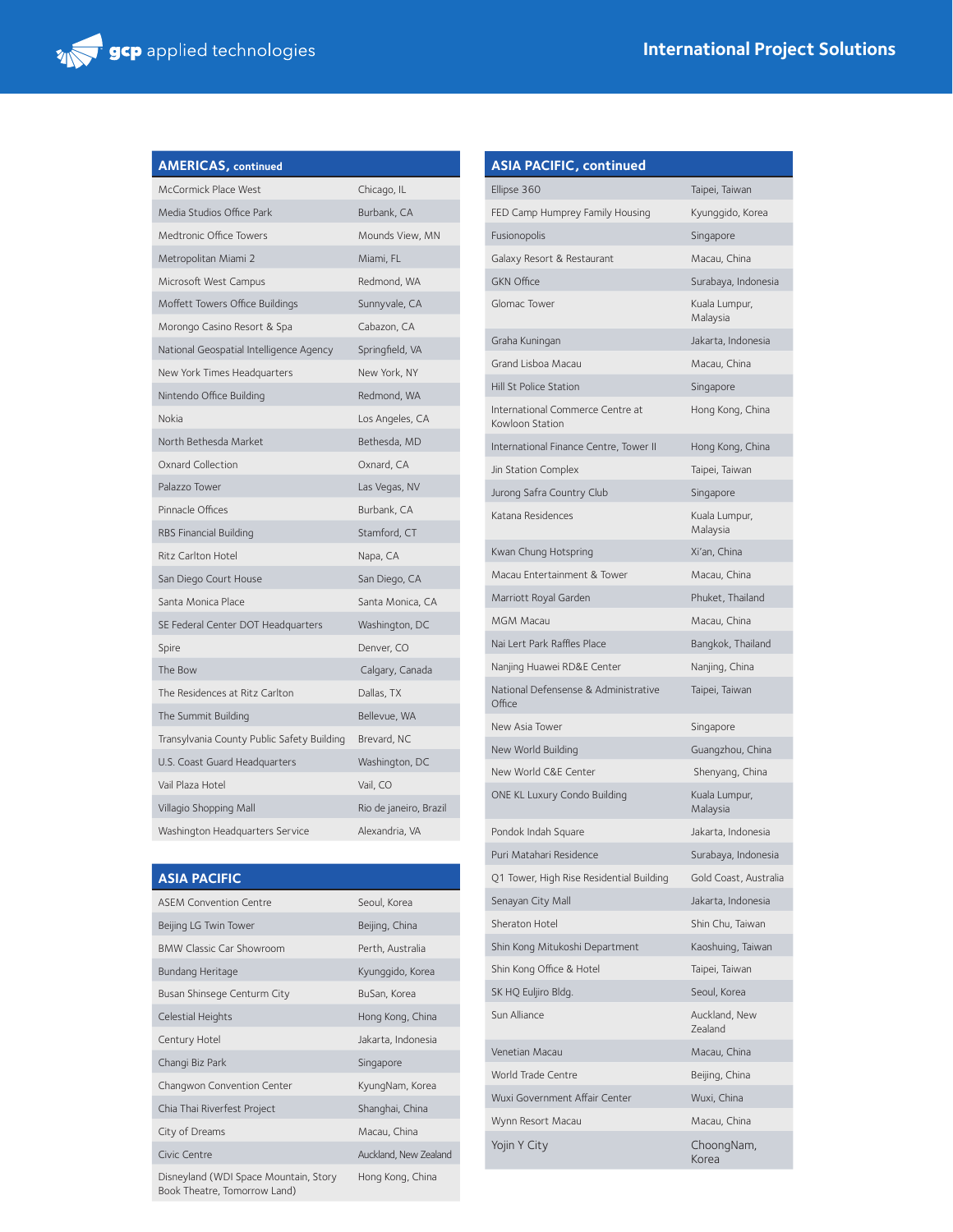

*"Architecture is the work of nations."* – John Ruskin

### GCP Applied Technologies Capabilities

For over half a century, GCP Construction Products has provided solutions to many of the most challenging commercial construction projects worldwide. Impressive commercial structures, including retail plazas & shopping malls, high rise office and residential buildings, convention centers, mixed-used developments, luxury hotels and governmental facilities have relied on GCP's advanced technologies over the years to enhance structural performance and ensure longevity. Such structures often employ complex and striking designs, which demand high performance protection. GCP offers it all.

The world's leading architects, designers and contractors turn to GCP to supply them with the products and expertise they need to achieve excellence in design and construction – from maximizing the useful life and improving the aesthetic appeal of landmark structures; to safeguarding belowgrade building components; providing air, water and moisture protection to walls and roofs; and fireproofing the structural steel elements of a building. Not only are these qualities important to those who work with our products, but also valuable to our society to give them the safety and security to enjoy them longer.

In today's global environment, GCP is committed to bridging cultural and technology gaps by furnishing quality products across international borders. GCP has a global network of experts to assist and ensure that projects run smoothly – from the earliest design phases through construction and completion. Our broad technology portfolio allows for a variety of solutions regardless of the design or location.

It is said that every person's work is a portrait of themselves. At GCP Construction Products, we let our work speak for itself.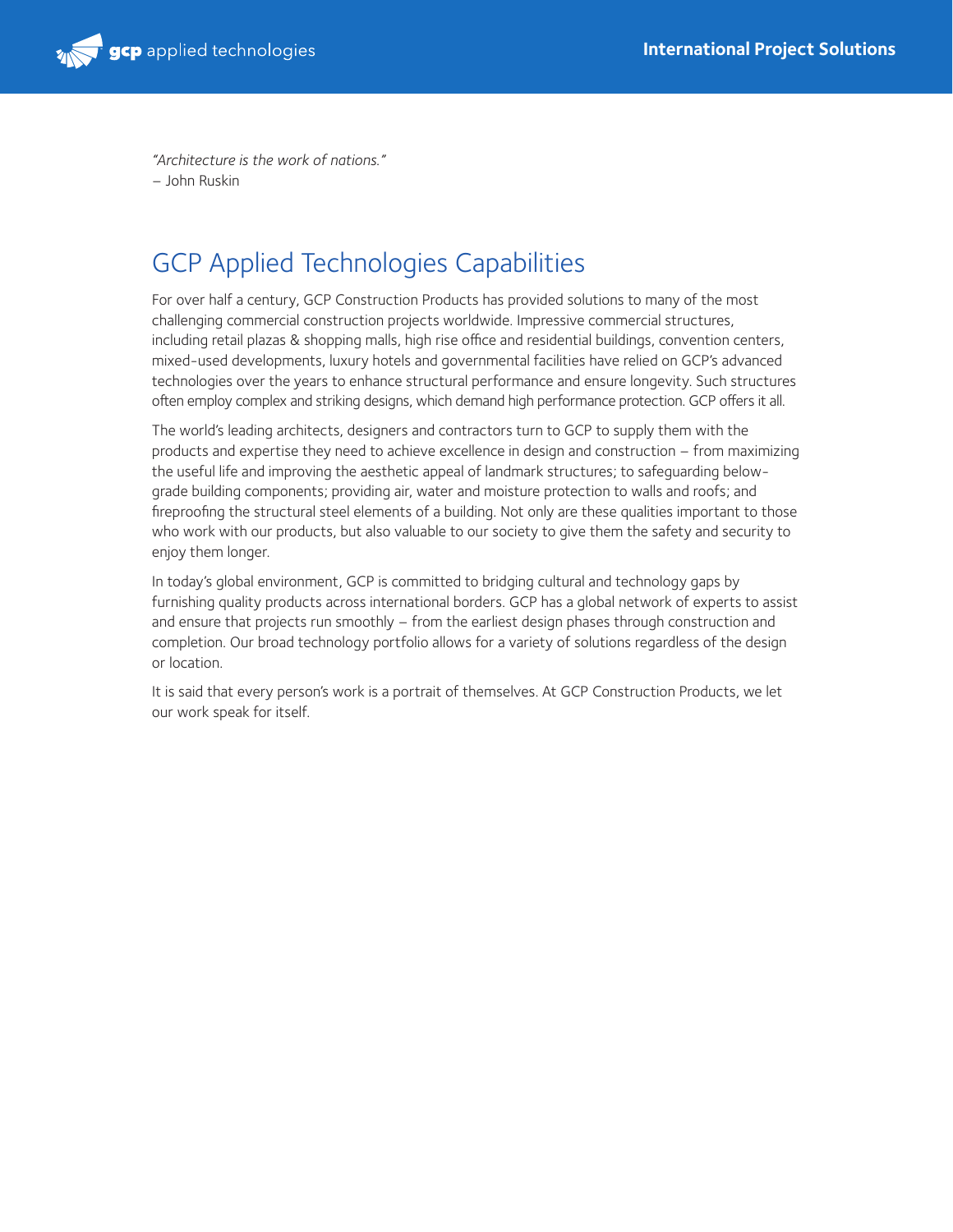















- 1 Grand Lisboa Macau | Macau, China 2 7 World Trade Center | New York, NY
- 3 Aldar Headquarters, Al Raha Beach Development | Abu Dhabi, UAE



- 4 Bank of America Office Tower | Charlotte, NC
- 5 Beijing LG Twin Tower | Beijing,
- China 6 Emirates Towers | Dubai, UAE



7 Canary Wharf Towers | London, UK 8 Goa Assembly Complex | Goa, India 9 Q1 Tower | Gold Coast, Australia



- 10 Zlote Tarasy | Warsaw, Poland 11 Atlantis Resort | Paradise Island, Bahamas
- 12 Morocco Mall | Casablanca, Morocco

## GCP Brands are Globally Recognized

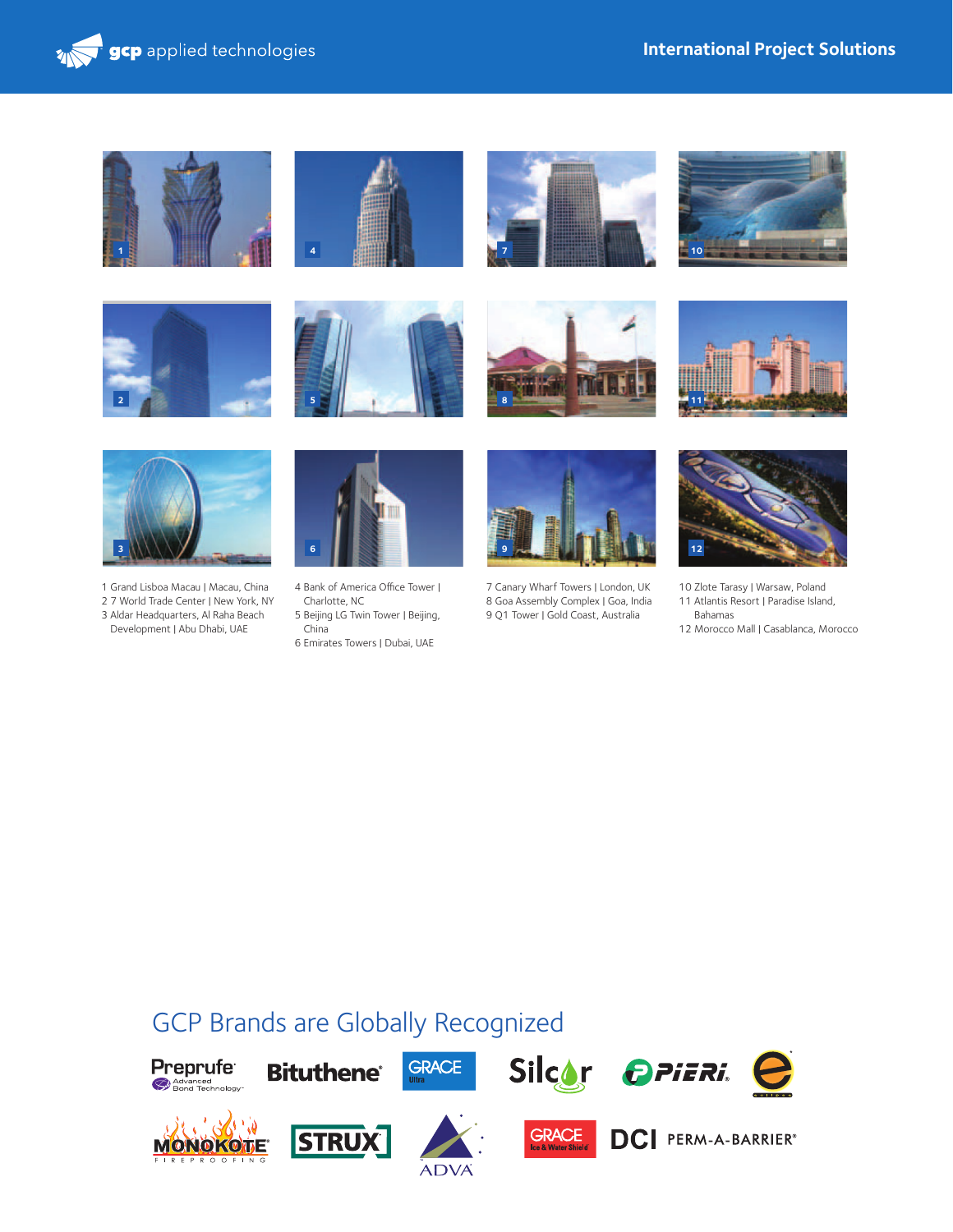## Application Areas

#### **Substructure:**

Proper below grade waterproofing systems are critical for protecting both the commercial building exterior and interior. Commercial structures are often a mix of high-value conditioned spaces, common areas, storage sections, support areas (parking structures) and revenue-generating spaces, bordered by below slab areas, walls or buried roofs. Moisture infiltration in the form of liquid water or vapor can cause substantial damage to the structural substrate, as well as lead

to issues related to mold, mildew and poor indoor air quality. GCP Applied Technologies offers both sheet and fluid- applied structural waterproofing systems that provide long-term leak protection throughout the design life of the structure.

#### **Elevated Deck / Green Roof:**

Above grade horizontal surfaces are prone to catching and holding water. These areas may be used as pedestrian walkways, outdoor plaza decks, food courts or green roof areas to attract visitors and increase footfall for retail outlets. GCP Applied Technologies's waterproofing membranes, protection and drainage are applied directly to the structural deck and typically covered by a permanent wearing surface. The membranes can be tied into both the below ground waterproofing and façade membranes to ensure total continuity of the building envelope from a single source.

#### **Engineered Façade:**

Complex wall designs often pose a challenge for design professionals to ensure acceptable building envelope performance. Air, water and vapor ingress through the exterior wall can cause premature deterioration of the structure, increased energy costs, resulting in substantial and costly remediation. A properly designed air barrier system can provide the level of protection needed to preserve

the aesthetics, performance, durability and energy efficiency for the complete life of the building. GCP Applied Technologies is a global leader in air barrier systems, offering a full line of sheet and liquid, permeable and impermeable air barriers.

#### **Sloped Roof:**

GCP Applied Technologies's roofing underlayments provide a secondary barrier protecting against roof leaks caused by wind driven rain, snow, and ice melt at critical detail areas. Designers can choose from our complete portfolio of high-performance roofing membranes designed for any shape, geometry or type of roof covering to ensure superior in place performance and leak protection for the design life of the structure.

#### **Structural and Architectural Concrete:**

Concrete is a key component in almost any modern commercial structure. GCP Applied Technologies manufactures a wide variety of concrete admixtures and fibers to meet design and construction requirements. Corrosion inhibitors cost-effectively protect reinforcement in areas such as parking garages. Cracking and shrinkage in deck toppings are mitigated through the use of synthetic macro fibers and shrinkage reducing admixtures. Integral color, surface retarders, and high-range waterreducers are combined to create architectural precast panels and precast/prestressed elements.

#### **Structural Steel Fire Protection:**

Many commercial structures are often constructed with structural steel frames. Structural steel fireproofing is critical to protecting the integrity of the steel members from fire damage. GCP Applied Technologies's fire protection products come in a range of densities (standard, medium and high); they are spray- applied, allowing for timely installation and offer protection for concealed or exposed, conditioned or unconditioned interior spaces, as well as exposed exterior applications.